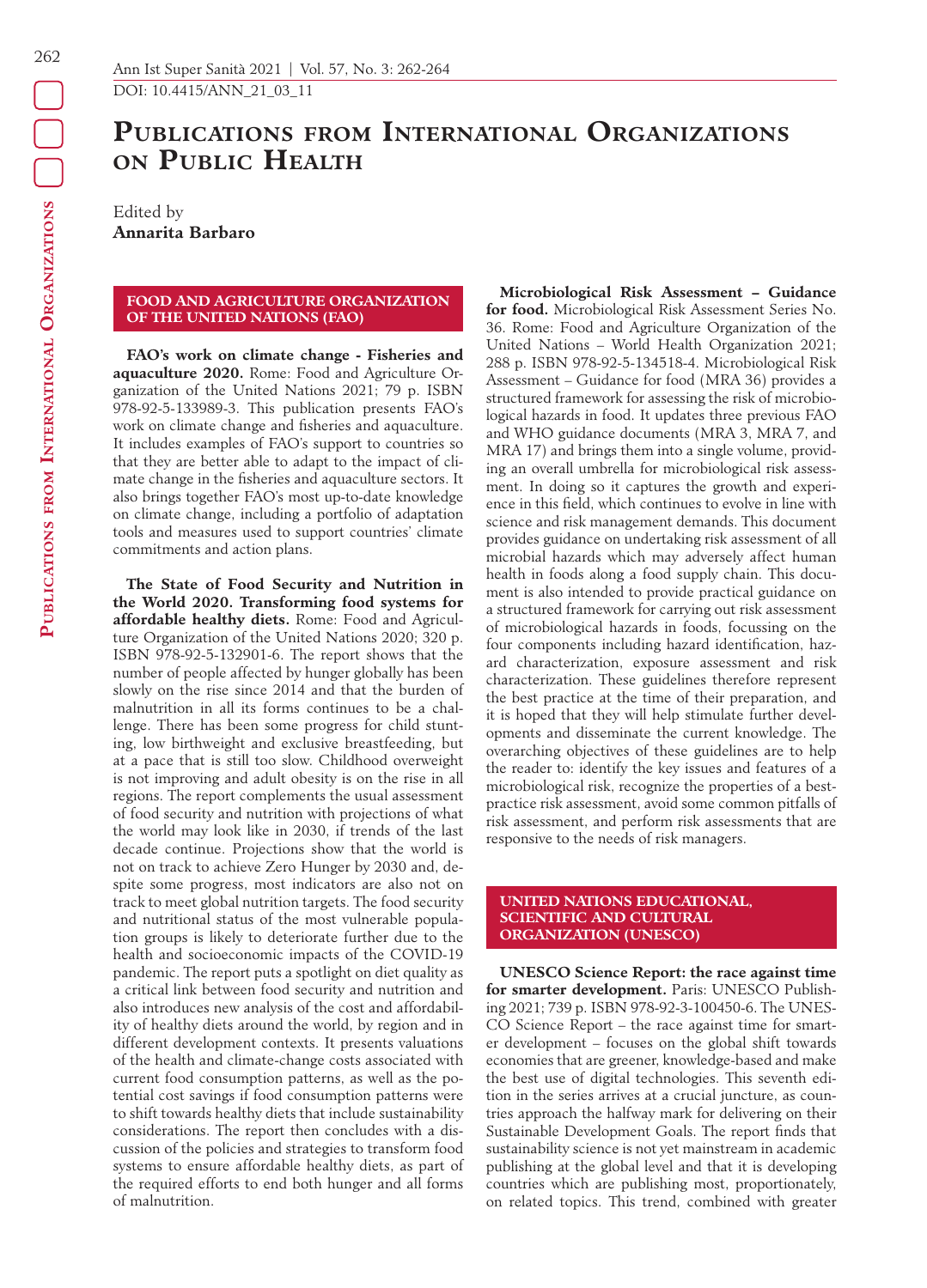263

government support for start-ups and small businesses in many countries, suggests that the current knowledge gap could narrow in the coming years, as long as the challenge of chronic underfunding can be overcome as four out of five countries still spend less than 1% of GDP on research and development. The UNESCO Science Report series targets policy-makers, academics, the intergovernmental and non-governmental communities, the media and other groups interested in understanding how science governance is shaping countries' development agendas.

## **JOINT UNITED NATIONS PROGRAMME ON HIV/AIDS (UNAIDS)**

**Preventing HIV infections at the time of a new pandemic. A synthesis report on programme disruptions and adaptations during the COVID-19 pandemic in 2020.** Geneva: Joint United Nations Programme on HIV/AIDS 2021; 54 p. This report is primarily directed to key partners and decision-makers in the global HIV and COVID-19 response. The lessons from successful HIV responses in countries and communities are identified and shared with a view to promote and sustain resilience strategies and programme improvements – even under the circumstances required to prevent the ongoing transmission of SARS-CoV-2 and address its consequences. The report is intended to serve as a basis for decision-making in the next year or two, as countries step up their efforts to control both epidemics. Relevant and illustrative experiences from all countries from the Global South served by UNAIDS have been considered, if available since efforts to collect data comprehensively and systematically on this topic have not yet been put into place. An attempt has been made, however, to include country experiences across all regions and all main types of HIV epidemics.

## **ORGANISATION FOR ECONOMIC CO-OPERATION AND DEVELOPMENT (OECD)**

**Brick by Brick: Building Better Housing Policies.** Paris: OECD Publishing 2021; 164 p. ISBN 9789264739871 (PDF) ISBN 9789264551183 (Epub). This report brings together evidence, international experience and policy insights for the design of housing policies. Emphasis is placed on three broad aspects: inclusiveness, efficiency and sustainability. Inclusive access to housing has become increasingly challenging in many OECD countries due to a large extent to rising housing costs, which reflects the failure of housing supply to meet demand, particularly in jobs-rich urban areas. Geographical constraints play a role, but in many cities regulations, including on land-use and zoning provisions, also constrain supply. At the same time, some regulations on tenant-landlord relations can discourage the development of rental markets, pushing up rents. Moreover, the transition to a low-carbon economy poses challenges for a sector that accounts for 17% of CO2 emissions and 37% of fine particulate matter emissions globally. Almost two-thirds of countries worldwide still lack mandatory building energy codes. Frontloading efforts is critical as dwellings have a very long lifespan. The report lays out evidence-based options for concerted policy action to address these challenges, while recognising complementarities and tradeoffs among the different objectives of housing policies. The report is part of the OECD Housing Toolkit, which includes an interactive online dashboard of housing indicators and country snapshots.

**Strengthening Climate Resilience. Guidance for Governments and Development Co-operation.** Paris: OECD Publishing 2021; 187 p. ISBN 9789264415133 (PDF) ISBN 9789264388758 (Epub). This guidance provides a tool governments and development co-operation can draw on in their efforts to strengthen the resilience of human and natural systems to the impacts of climate change. It highlights three aspirations to consider when planning and implementing action to build climate resilience (country ownership; inclusiveness; and environmental and social sustainability). The guidance also outlines four mechanisms (governance; sector-level approaches; finance; and monitoring, evaluation and learning) and three enablers (data and information; capacity; and technologies) in support of climate resilience, proposing concrete actions in the form of checklists.

### **INTERNATIONAL LABOUR ORGANIZATION (ILO)**

**World Employment and Social Outlook: Trends 2021.** Geneva: International Labour Office 2021; 164 p. ISBN 978-92-2-031958-1 (print) ISBN 978-92-2- 031959-8 (web PDF). This year's World Employment and Social Outlook: Trends examines global and regional trends in employment, unemployment, labour force participation and productivity, as well as dimensions of job quality such as employment status, informal employment and working poverty. It also provides extensive analysis of the crisis's varied impact on enterprises and workers. The report forecasts that employment recovery, though strong, will be insufficient to close the gaps. Workers whose labour market position was disadvantageous prior to the crisis – women, young people, migrants, informal workers and workers in lower-skilled occupations – suffered disproportionately. The report proposes a human-centred recovery strategy to avoid scarring of global labour markets for the years to come.

#### **WORLD HEALTH ORGANIZATION (WHO)**

**Estimating the burden of foodborne diseases: A practical handbook for countries. A guide for planning, implementing and reporting countrylevel burden of foodborne disease.** Geneva: World Health Organization 2021; 72 p. ISBN 978-92-4